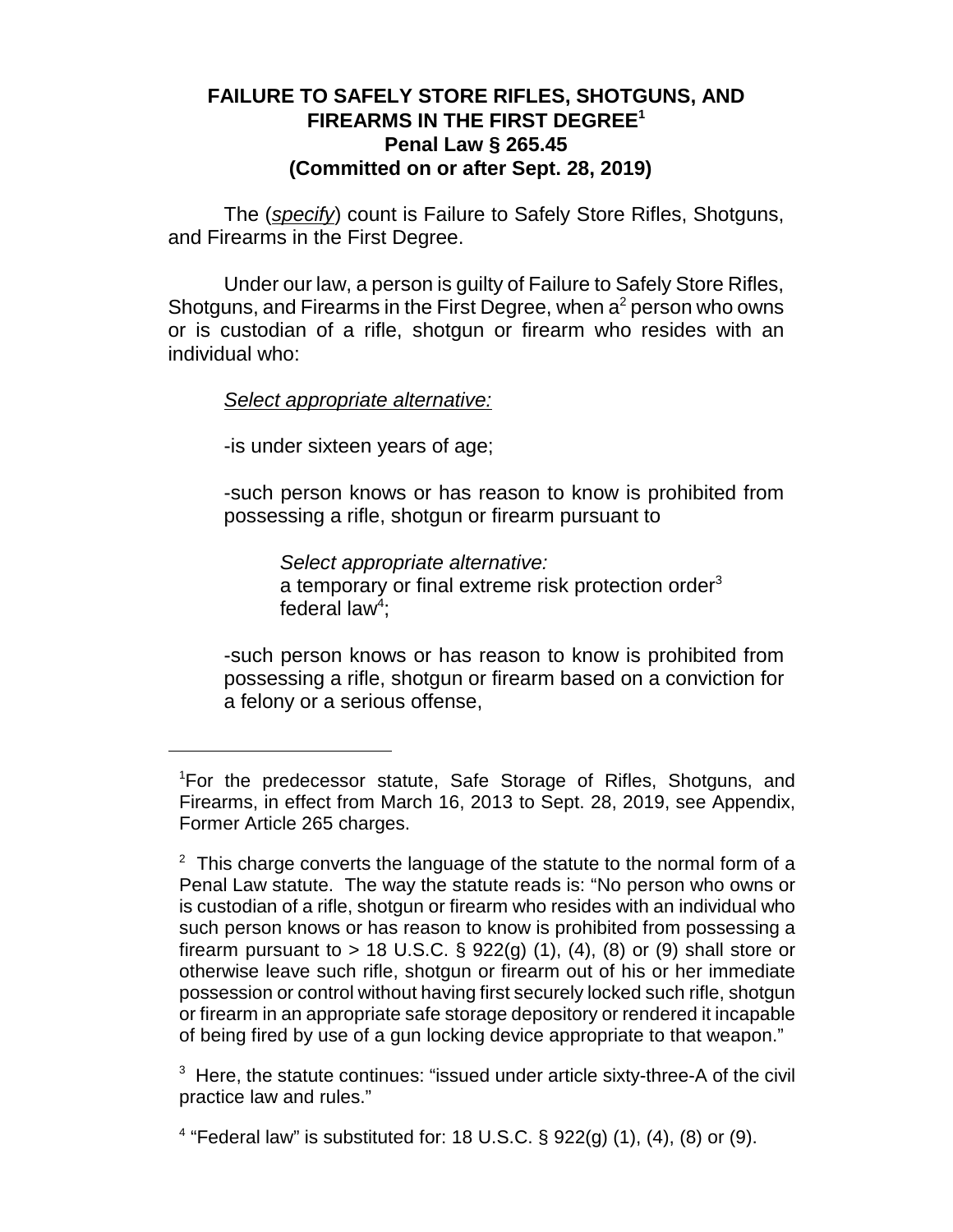stores or otherwise leaves<sup>5</sup> such rifle, shotgun or firearm out of his or her immediate possession or control without having first securely locked such rifle, shotgun or firearm in an appropriate safe storage depository or rendered it incapable of being fired by use of a gun locking device appropriate to that weapon.

[A person is prohibited from possessing a firearm pursuant to federal law when he or she:

Note: Insert applicable provision(s) from 18 USC § 922(g) (1),  $(4)$ ,  $(8)$  or  $(9)$ ).]

The following terms used in that definition have a special meaning:"

A FIREARM means: any pistol or revolver.<sup>6</sup>

[A RIFLE means a weapon designed or redesigned, made or remade, and intended to be fired from the shoulder and designed or redesigned and made or remade, to use the energy of the explosive in a fixed metallic cartridge to fire only a single projectile through a rifled bore for each single pull of the trigger.<sup>7</sup>]

[A SHOTGUN means a weapon designed or redesigned, made or remade, and intended to be fired from the shoulder and designed or redesigned and made or remade, to use the energy of the explosive in a fixed shotgun shell to fire through a smooth bore either a number of ball shot or a single projectile for each single pull of the trigger. $8$ ]

<sup>5</sup> The words "store or otherwise leave" are substituted for "shall store or otherwise leave."

 $6$  Penal Law § 265.00 (3). The statutory definition of a "firearm" also includes certain types of shotguns or rifles, and an "assault weapon," and excludes an "antique firearm." If the firearm in issue is an applicable shotgun or rifle, or if it is in issue whether the firearm is an "antique firearm," see the "Additional Charges" section at the end of the "table of contents" of the charges for this article for the appropriate charge.

 $7$  Penal Law § 265.00 (11).

 $8$  Penal Law § 265.00 (12).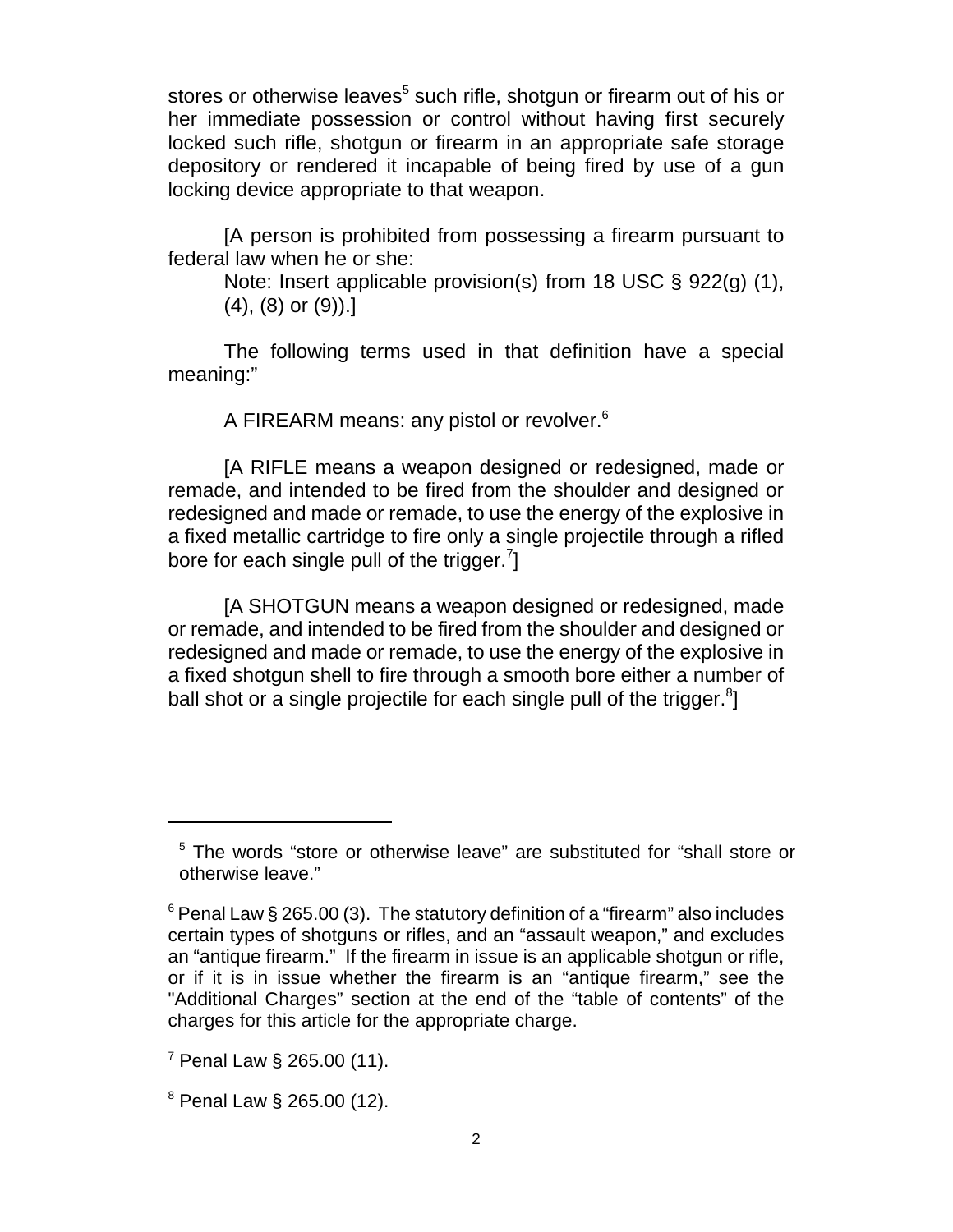(*Specify*) is a (*specify:* felony or serious offense<sup>9</sup>).

SAFE STORAGE DEPOSITORY shall mean a safe or other secure container which, when locked, is incapable of being opened without the key, combination or other unlocking mechanism and is capable of preventing an unauthorized person from obtaining access to and possession of the weapon contained therein.<sup>10</sup>

POSSESS means to have physical possession or otherwise to exercise dominion or control over tangible property.<sup>11</sup>

*Note: The statute states that in two circumstances, "It shall not be a violation of this section . . ." as stated below. If in issue, the Court must determine whether the People must disprove an applicable circumstance beyond a reasonable doubt by setting forth an additional element with respect to the circumstance in issue or whether the defendant must prove an applicable circumstance by a preponderance of the evidence. The applicable circumstances are as follows:*

It is not a violation of this law to allow a person less than sixteen years of age access to:

## *Select appropriate alternative:*

-a firearm, rifle or shotgun for lawful use as authorized by law;

*Note: The words "by law" substitute for the statutory words: "under paragraph seven or seven-e of subdivision a of section 265.20 of this article." The Court must accordingly here add the applicable language from Penal Law § 265.20(a) (7) or (7-e).* 

-a rifle or shotgun for lawful use as authorized by law when such person less than sixteen years of age is the holder of a hunting license or permit and such rifle or shotgun is used in accordance with such law.

 $9$  Defined in Penal Law  $\S$  265.00(11).

 $^9$  Penal Law  $\S$  265.45.

 $10$  Penal Law § 10.00 (8).